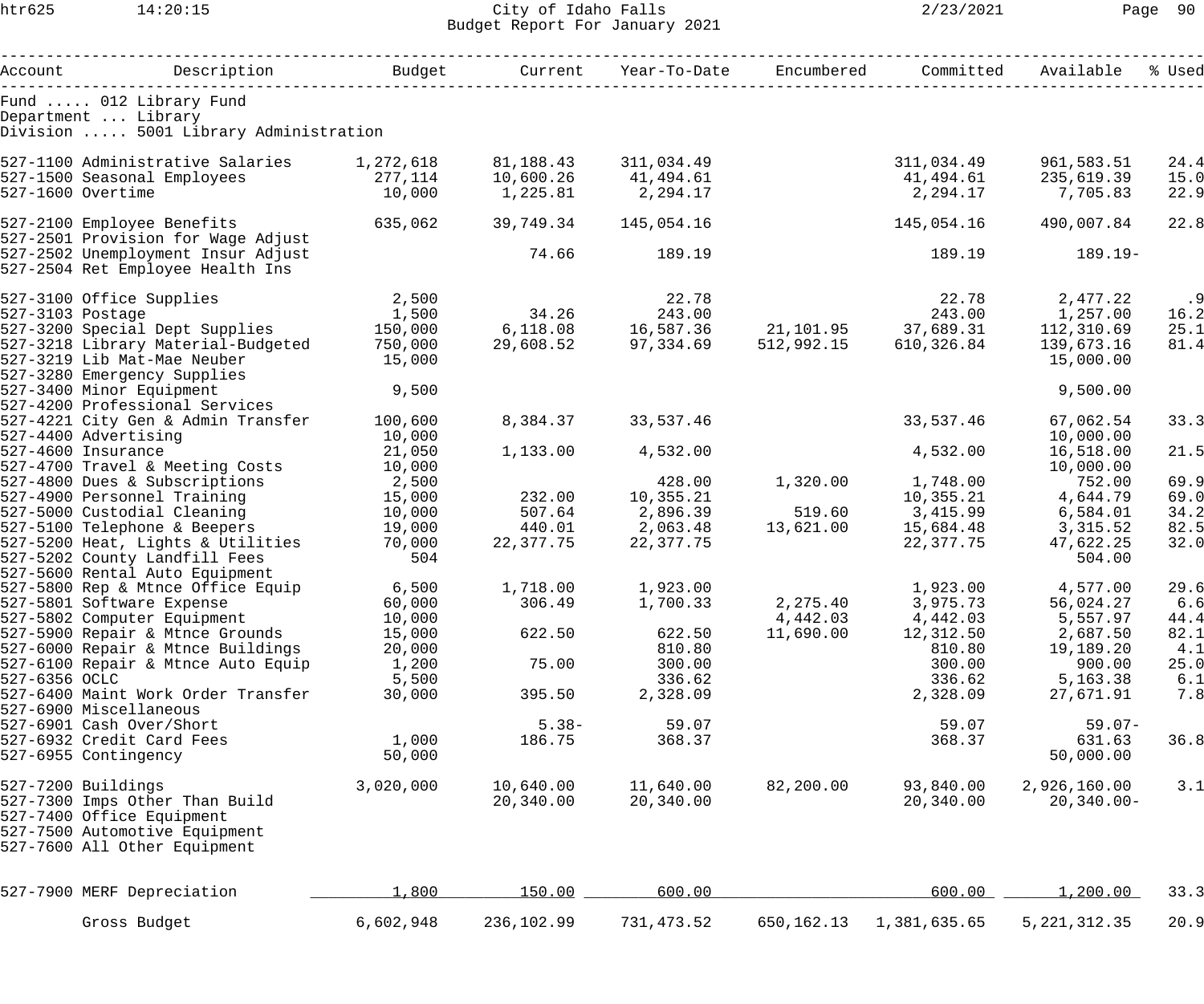htr625 14:20:15 City of Idaho Falls 2/23/2021 Page 91 Budget Report For January 2021

| Description | Budget                                                                                                  | Current                               | Year-To-Date |            | Committed    | Available      | % Used |
|-------------|---------------------------------------------------------------------------------------------------------|---------------------------------------|--------------|------------|--------------|----------------|--------|
|             |                                                                                                         |                                       |              |            |              |                |        |
|             |                                                                                                         |                                       |              |            |              |                |        |
|             | 6,602,948                                                                                               | 236,102.99                            | 731,473.52   | 650,162.13 | 1,381,635.65 | 5, 221, 312.35 | 20.9   |
|             | Fund  012 Library Fund<br>Department  Library<br>527-9800 Interfund Transfers<br>Library Administration | Division  5001 Library Administration |              |            |              | Encumbered     |        |